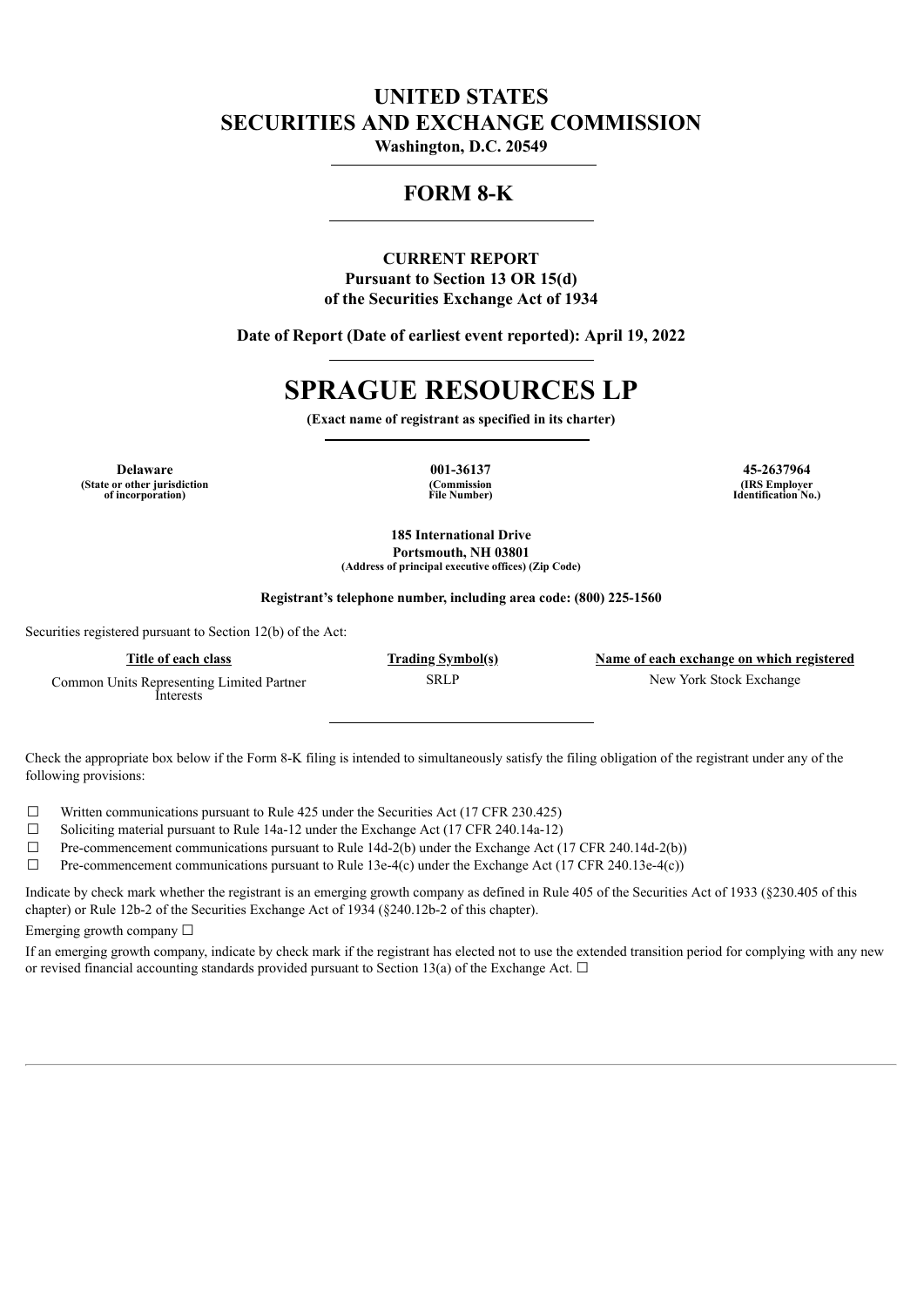#### Item 5.02. Departure of Directors or Certain Officers; Election of Directors; Appointment of Certain Officers; Compensatory Agreements of **Certain Officers.**

(b) On April 19, 2022, Thomas F. Flaherty notified Sprague Resources GP LLC, the general partner ("General Partner") of Sprague Resources LP (the "Partnership"), of his decision to retire as Vice President, Refined Products. Mr. Flaherty is expected to continue in his role through July 1, 2022, to assist with the transition of his responsibilities.

(c) Joseph S. Smith, will replace Mr. Flaherty as Vice President, Refined Products effective July 1, 2022.

Mr. Smith, 65, joined the Partnership's predecessor company in April 2001 and currently serves as Vice President, Corporate Development of the General Partner. Mr. Smith was Vice President, Corporate Development & IT from February 2019 until July 2021. Prior to this appointment, Mr. Smith served as Vice President, Business Development from February 2014 to January 2019. Mr. Smith also served as Vice President, Chief Risk Officer and Strategic Planning of our General Partner from July 2011 to January 2014, a position he held with our predecessor company since July 2006. Prior to joining our predecessor, Mr. Smith was a Principal with Arthur D. Little, Inc.'s international energy consulting practice. He also worked in various positions for Mobil Oil Corporation, including in the areas of sales and supply and research and development. Mr. Smith received his Bachelor's degree in Chemical Engineering from the University of Maine. He received a Master's degree in Chemical Engineering from Pennsylvania State University and a Master's degree in Business Administration in Finance from Drexel University.

Sprague Resources GP LLC does not currently have an employment agreement with Mr. Flaherty and does not plan to enter into an employment agreement with Mr. Smith.

#### **Item 9.01 Financial Statements and Exhibits.**

(d) Exhibits.

#### **EXHIBIT DESCRIPTION**

104 Cover Page Interactive Data File (formatted in Inline XBRL)